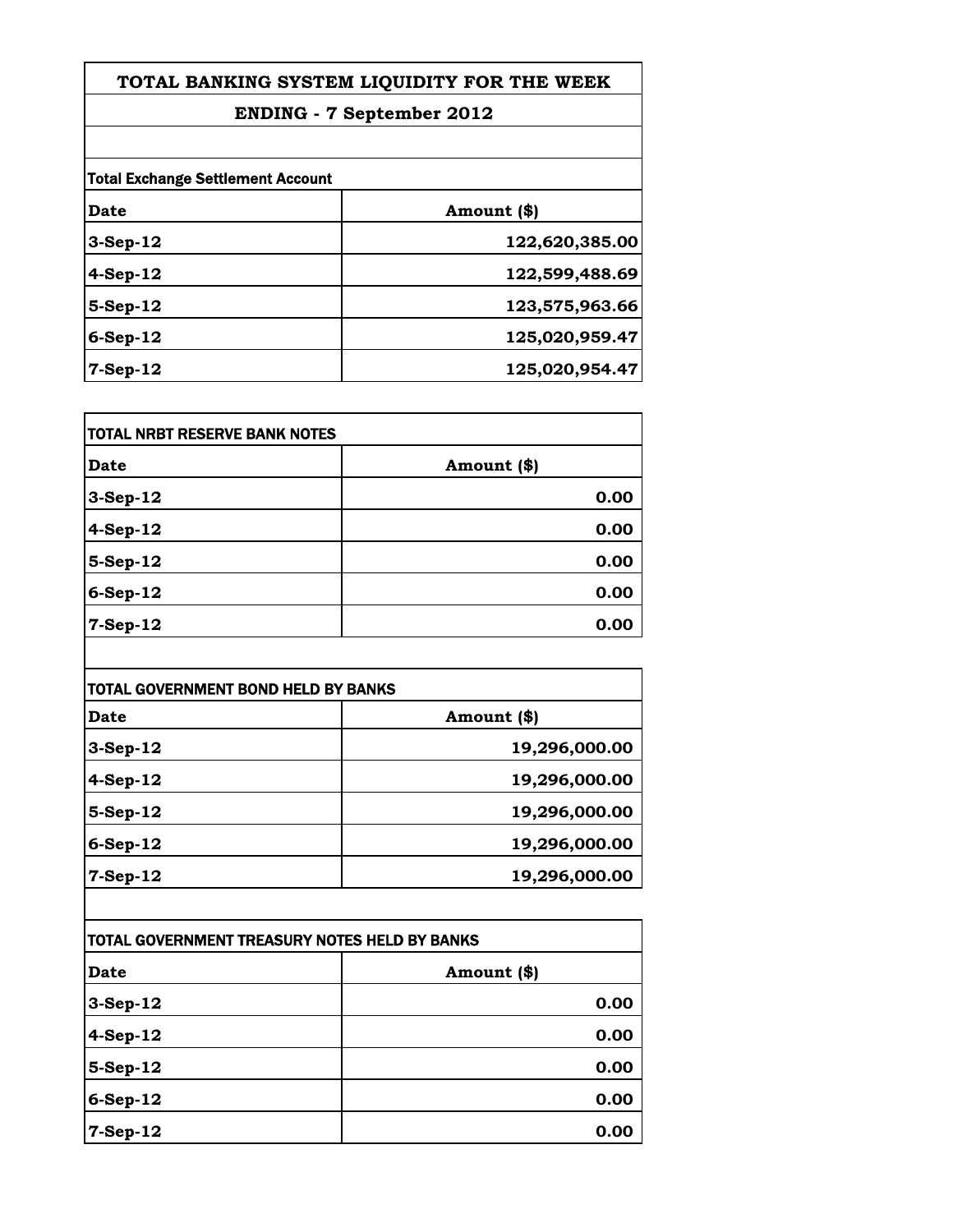## **ENDING - 14 September 2012**

|             | <b>Total Exchange Settlement Account</b> |  |
|-------------|------------------------------------------|--|
| Date        | Amount (\$)                              |  |
| 10-Sep-12   | 124,622,483.14                           |  |
| $11-Sep-12$ | 125,016,670.23                           |  |
| 12-Sep-12   | 125,035,633.54                           |  |
| $13-Sep-12$ | 125,208,805.82                           |  |
| $14-Sep-12$ | 125,293,078.00                           |  |

| TOTAL NRBT RESERVE BANK NOTES |             |
|-------------------------------|-------------|
| Date                          | Amount (\$) |
| 10-Sep-12                     | 0.00        |
| 11-Sep-12                     | 0.00        |
| 12-Sep-12                     | 0.00        |
| 13-Sep-12                     | 0.00        |
| 14-Sep-12                     | 0.00        |

| TOTAL GOVERNMENT BOND HELD BY BANKS |               |
|-------------------------------------|---------------|
| Date                                | Amount (\$)   |
| $10-Sep-12$                         | 19,296,000.00 |
| $11-Sep-12$                         | 19,296,000.00 |
| $12$ -Sep- $12$                     | 19,296,000.00 |
| 13-Sep-12                           | 19,296,000.00 |
| $14-Sep-12$                         | 19,296,000.00 |

| TOTAL GOVERNMENT TREASURY NOTES HELD BY BANKS |             |
|-----------------------------------------------|-------------|
| Date                                          | Amount (\$) |
| 10-Sep-12                                     | 0.00        |
| 11-Sep-12                                     | 0.00        |
| 12-Sep-12                                     | 0.00        |
| 13-Sep-12                                     | 0.00        |
| 14-Sep-12                                     | 0.00        |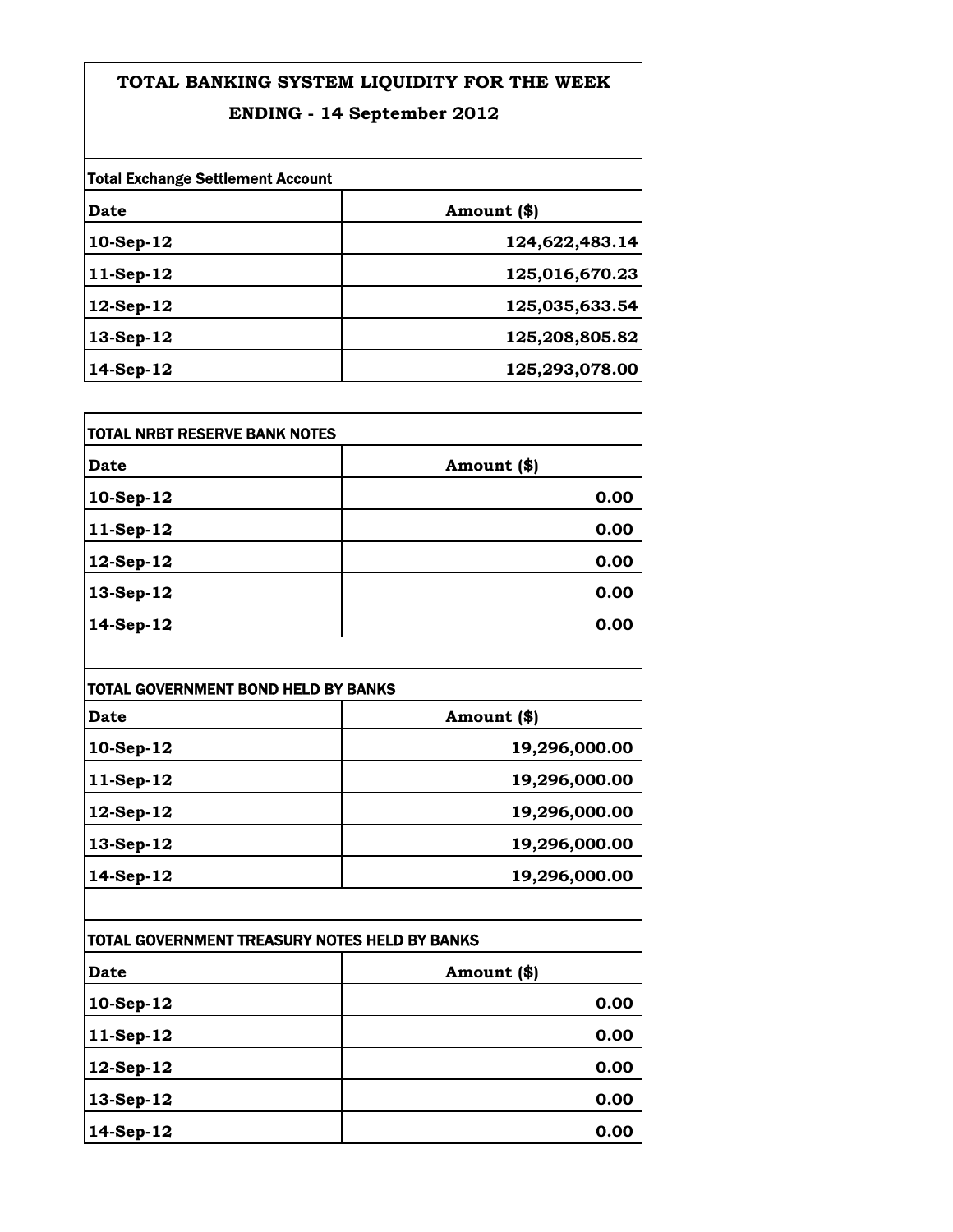## **ENDING - 21 September 2012**

| <b>Total Exchange Settlement Account</b> |                |
|------------------------------------------|----------------|
| Date                                     | Amount (\$)    |
| 18-Sep-12                                | 124,455,758.00 |
| 19-Sep-12                                | 125,562,015.13 |
| $20-Sep-12$                              | 125,774,793.44 |
| $ 21$ -Sep-12                            | 126,826,753.66 |

| <b>TOTAL NRBT RESERVE BANK NOTES</b> |             |
|--------------------------------------|-------------|
| <b>Date</b>                          | Amount (\$) |
| $18-Sep-12$                          | 0.00        |
| 19-Sep-12                            | 0.00        |
| 20-Sep-12                            | 0.00        |
| $ 21-Sep-12 $                        | 0.00        |

| TOTAL GOVERNMENT BOND HELD BY BANKS |               |
|-------------------------------------|---------------|
| Date                                | Amount (\$)   |
| 18-Sep-12                           | 19,296,000.00 |
| 19-Sep-12                           | 19,296,000.00 |
| 20-Sep-12                           | 19,296,000.00 |
| $ 21$ -Sep-12                       | 19,296,000.00 |

| TOTAL GOVERNMENT TREASURY NOTES HELD BY BANKS |             |
|-----------------------------------------------|-------------|
| <b>Date</b>                                   | Amount (\$) |
| 18-Sep-12                                     | 0.00        |
| 19-Sep-12                                     | 0.00        |
| $ 20$ -Sep-12                                 | 0.00        |
| $ 21$ -Sep-12                                 | 0.00        |